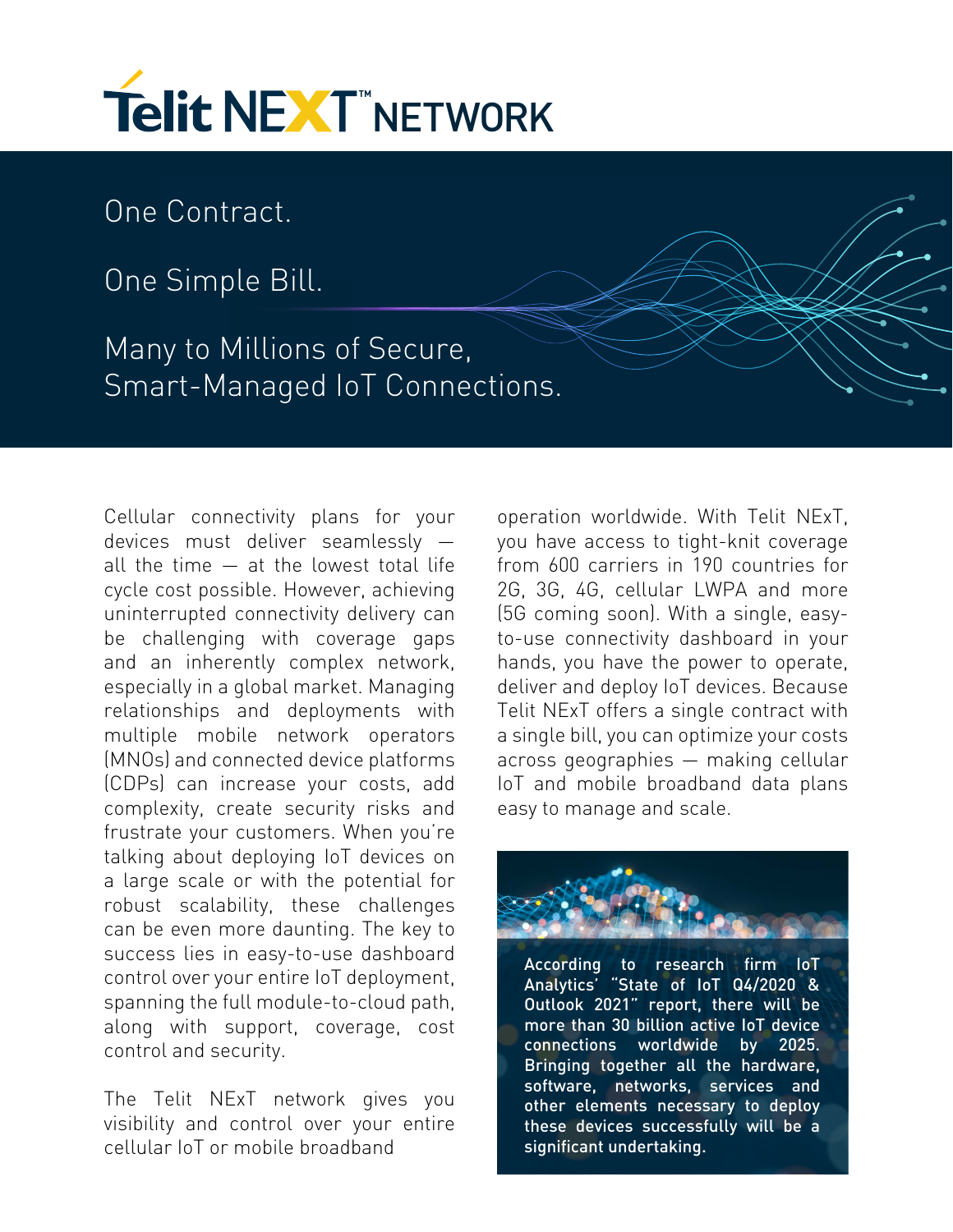# Scalability Meets Connectivity Meets Security — Telit NExT Network

You need your devices to work anywhere in the world. Until now, secure global coverage or plans for quickly scaling deployments have required you to manage an overlapping patchwork of carrier contracts — a complex and expensive challenge that distracts you from your core business and sometimes critically jeopardizes your business plan.

Telit NExT eliminates this complexity by providing global scalability, device connectivity management and security to ensure that your devices work seamlessly and securely anywhere in the world.



# Scalable Global Connectivity

Making the leap from local or regional to a more global IoT deployment can mean adding exponential layers of complexity to the management of your devices. Telit NExT supports massive deployment scalability by design.

We operate globally across hundreds of carriers in 2G, 3G, 4G, cellular LPWA and soon 5G connectivity.

Telit NExT's support for cellular LPWA ensures that your next-generation IoT devices have access to the same

high-grade connectivity from non-lowpower technologies.

Our multi-IMSI feature empowers any device and leverages high-level automation tools to scale deployments that require remote IMSI selection when necessary to avoid MNO outage and eliminate bill shock wherever your devices are activated for operation.

Telit NExT has full geo-redundancy with an on-premises network backed up on the Amazon Web Services (AWS) cloud.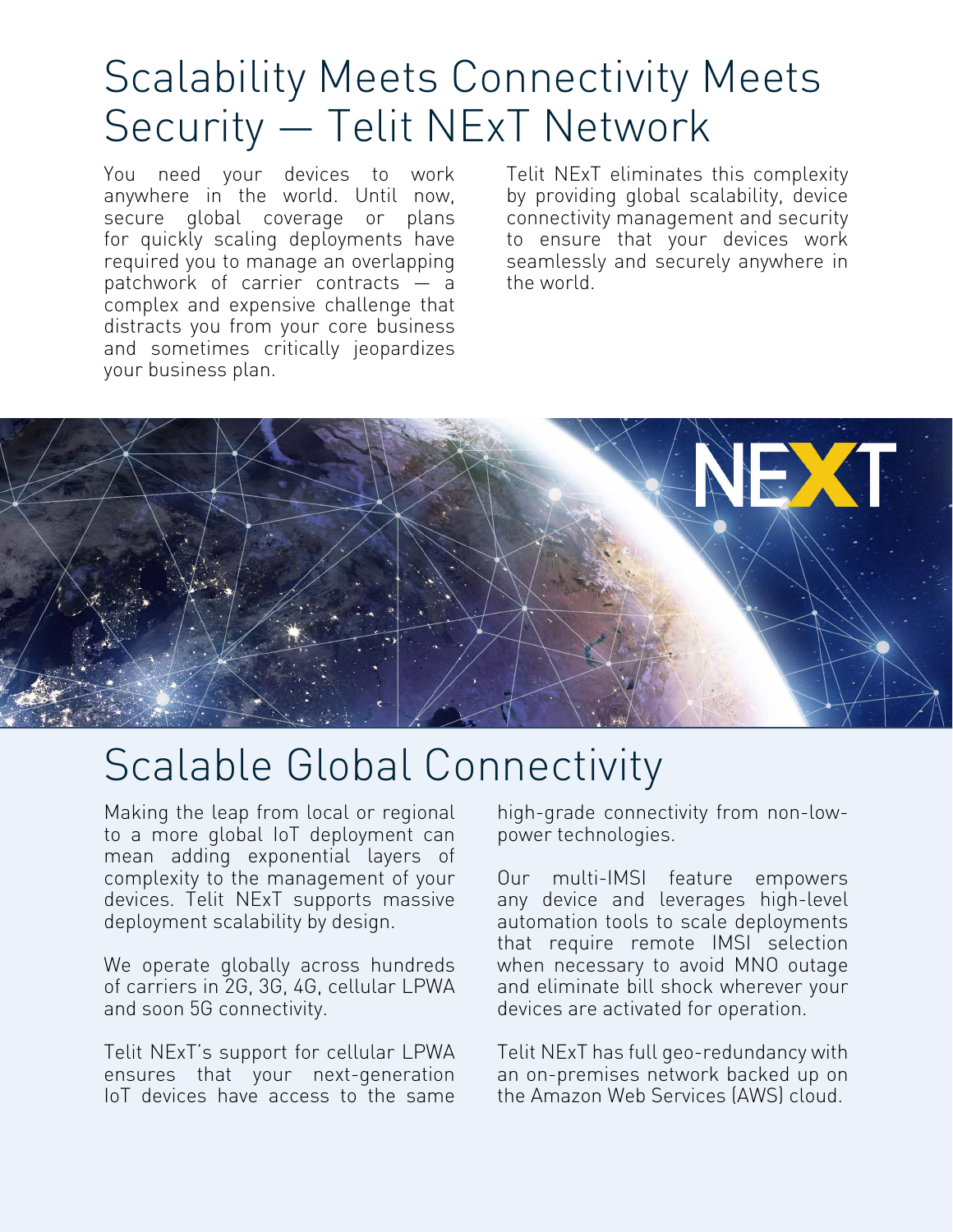# Connectivity Management

Imagine the simplicity of managing all your connected devices and SIMs across technologies and geographies from a single dashboard. Telit NExT gives you this manageability for end-toend control over the cellular connection of your IoT devices — wherever they are.

Monitor and manage your connections and devices from the Telit IoT connectivity management dashboard your single management dashboard for all your devices.

| <b>Connections</b>       |                                          |                  | Search connections |              |                  |                                                                                                                                       | <b>B</b> truck<br>$\bullet$ | device/MSF               |
|--------------------------|------------------------------------------|------------------|--------------------|--------------|------------------|---------------------------------------------------------------------------------------------------------------------------------------|-----------------------------|--------------------------|
| C Dashboard              | * Realtime (Last Sh)<br><b>Ell</b> Table | <b>COMAGE</b>    |                    |              |                  | inventory remote_at_enabled demo steve train red sharing_test1 sharing_test3a test test_tag verizen in_eession not_in_session carrier | status                      | Astons W                 |
| <b>Deployment status</b> |                                          |                  | Usage              |              |                  | <b>High runners</b>                                                                                                                   | <b>Coy</b>                  | More                     |
| 357<br><b>Devices</b>    | 131<br>Activated                         | 11<br>In-session |                    | 14 day trend | Last day<br>2.7  | Data                                                                                                                                  |                             |                          |
|                          |                                          |                  | Data               |              | MR.              | <b>Identifian</b>                                                                                                                     | Cantier                     | <b>HD</b>                |
|                          |                                          |                  |                    |              | 145              | @ ICCO RANGAMANOMING                                                                                                                  | TE1F2                       | 43                       |
|                          |                                          |                  | Sessions           |              | <b>Sessions</b>  | ● ICCID: 69452545041500018305                                                                                                         | <b>TFLF2</b>                | 35                       |
|                          |                                          |                  |                    |              |                  | @ ICCD 69452648041000202009                                                                                                           | 16162                       | 28                       |
|                          |                                          |                  | SMS                |              | <b>MAGGACIAS</b> | @ ICCID: 89452045041000017760                                                                                                         | TELEZ                       | 28                       |
|                          |                                          |                  |                    |              |                  | @ ICCID: 89452645041600202081                                                                                                         | TFLF2                       | 24.                      |
|                          |                                          |                  |                    |              |                  | @ ICCID.09452045001000053552                                                                                                          | TRLF3                       | 24                       |
|                          |                                          |                  |                    |              |                  | @ (CCID \$5014103277055951290)                                                                                                        | <b>4887</b>                 | 04                       |
|                          |                                          |                  |                    |              |                  | @ ICCD.89014103277055901470<br><b>SMS</b>                                                                                             | <b>22XT</b>                 | 03                       |
|                          |                                          |                  |                    |              |                  | <b>Mandified</b>                                                                                                                      | Carrier                     | <b>Messages</b>          |
|                          |                                          |                  | Roaming (30 days)  |              |                  | @ (220) 89402640041001210838                                                                                                          | TELE2                       | w                        |
| Location (Last known)    |                                          |                  |                    |              |                  | @ ICCID: 89452545001000053652                                                                                                         | TELE2                       | $\overline{\phantom{a}}$ |
|                          | GELLNLAND                                |                  |                    |              |                  | COD 89452045541000660433                                                                                                              | TELE2                       | ٠                        |
|                          | <b>ICELAND</b>                           | SWIDER           | <b>NH</b>          |              |                  | @ (CCID_89452045041000017760                                                                                                          | TELEZ                       | s.                       |

Take advantage of the easy-to-use, web-based management tools for indepth control over your accounts, from a single SIM to the entire deployment.

Activate or deactivate devices, manage SIMs and analyze connection quality from one dashboard.

Free your staff from the burden of managing multiple MNOs with endto-end, module-to-cloud device and connectivity management on a single dashboard.

Easily manage any scale of IoT deployments to prevent data overage and enable data cost management improving your overall performance and end-user satisfaction.

Use intelligent billing by Telit OPTIMUS to analyze your devices' data usage and automatically assign each SIM to the most cost-effective data plan, applying that plan retroactively to the concluded billing cycle.

## Secured Connectivity Shield

Because the SIM is a sibling technology of the credit card, cybercriminals are well-versed in cloning, hacking, spoofing and otherwise hijacking devices for many malicious purposes, including stealing the subscriber identity information in the SIM. IoT devices are particularly vulnerable to security threats, so a comprehensive security approach is especially crucial for IoT deployments.

At Telit, in addition to the SIM-dependent cellular connection aspects, we build security into our modules, data and connection platforms, access networks, and extended connectivity solutions. We integrate security across deployments,

making Telit NExT the only true module-to-cloud-secure IoT solution.

We use multilayer best practices like authentication and access control using secure VPN and private APN for traffic isolation to reduce the risk of malicious activity dramatically.

Network-based security rules and alerts automatically trigger smart actions such as locking a SIM to a device (IMEI-LOCK) to help fight cyberthreats.

Our secure IoT ecosystem seamlessly encompasses modules, connectivity and platforms.